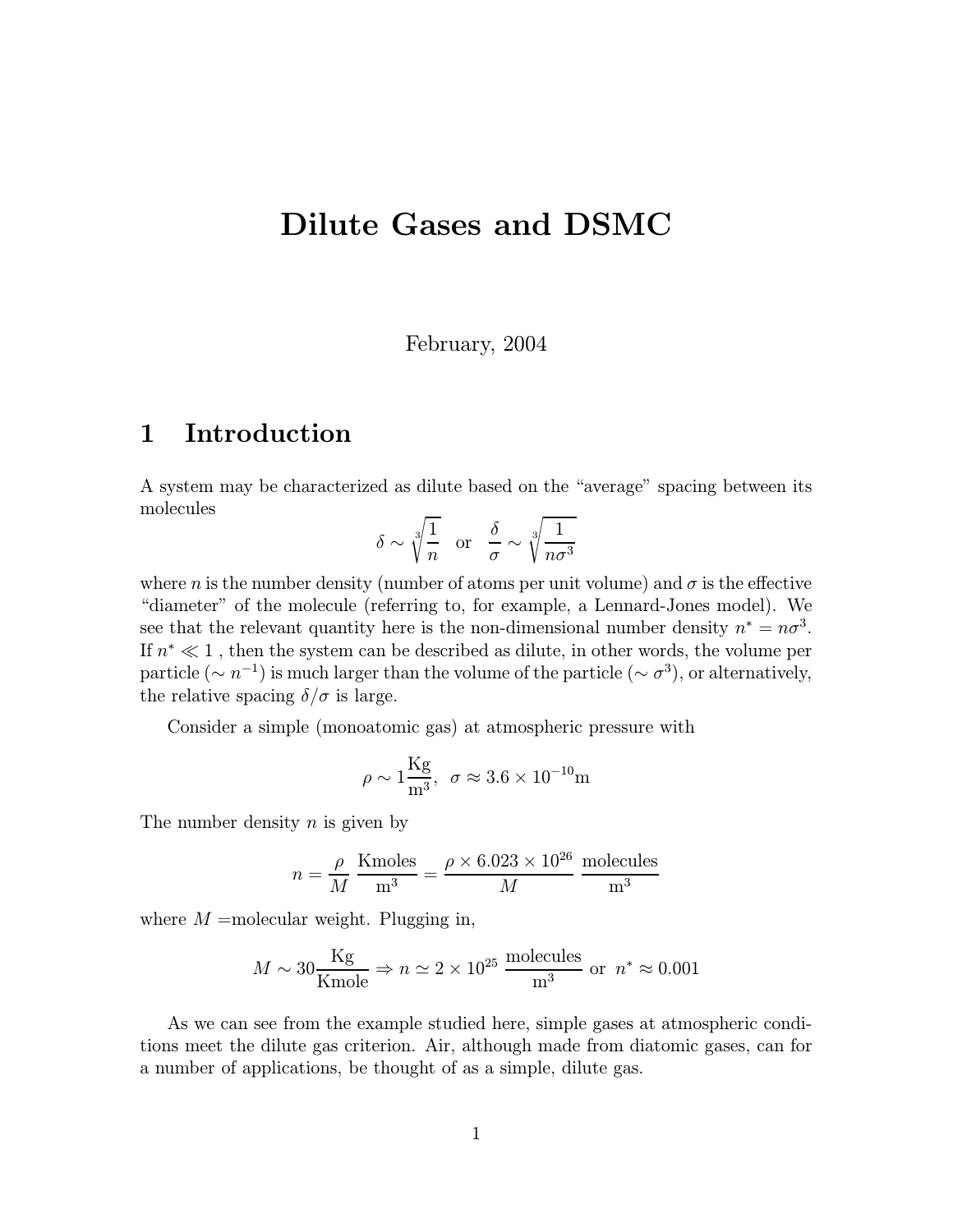In a dilute system one expects collisions between particles to be infrequent and, because of the absence of other interactions, particles to travel most of the time in straight lines. We will show below that in a dilute system the average distance traveled by molecules between successive collisions with other molecules, known as the mean free path  $\lambda$ , is given by

$$
\lambda=1/\left(\sqrt{2}\pi n \sigma^2\right)
$$

For the particular gas we are studying here we get  $\lambda \approx 5 \times 10^{-8}m$ . This number is significantly larger than  $\sigma$  and thus we see that our assumption that particles travel in straight lines most of the time seems to be justified. To generalize the above result to all dilute gases, we write

$$
\frac{\lambda}{\sigma} = \frac{1}{\sqrt{2}\pi n \sigma^3}
$$

Thus,  $\lambda \gg \sigma$  if  $n^* \ll 1$ .

From this simple analysis and the observation that in the absence of electrostatic interactions the force-field between molecules decays to negligible levels within  $3-4\sigma$ , we conclude:

- 1. Molecules in a gas to a good approximation most of the time do not feel forces from other molecules ( $\delta \gg \sigma$ ). As a result, they travel in straight lines until they have an "encounter" with another molecule.
- 2. Since  $\lambda \gg \sigma$ , the time taken by the encounter (more generally the time that the molecules are in the force-field of each other) is negligible, compared to the motion timescale (time between collisions).
- 3. A condition for all of the above to be true is  $n\sigma^3 \ll 1$ , that is, the average volume available to a particle is much larger than the volume of a particle.

The above conclusions support the use of a "billiard-ball" or hard-sphere model in which particles of diameter  $d \approx \sigma$  only interact during hard-sphere collisions.

Note that in liquids  $\rho_{\ell} \sim 10^3 \rho_g \Rightarrow n\sigma^3 \sim 0(1)$  i.e.  $\delta \sim \sigma$ 

## 2 The Hard Sphere Gas in Equilibrium

The hard sphere gas is a very useful and powerful model. We can analyze very complex phenomena in gases by using this model which is a good approximation of physical reality.

We will first find the probability distribution of molecular velocities in equilibrium. We will use the general statistical mechanical result that for a system in equilibrium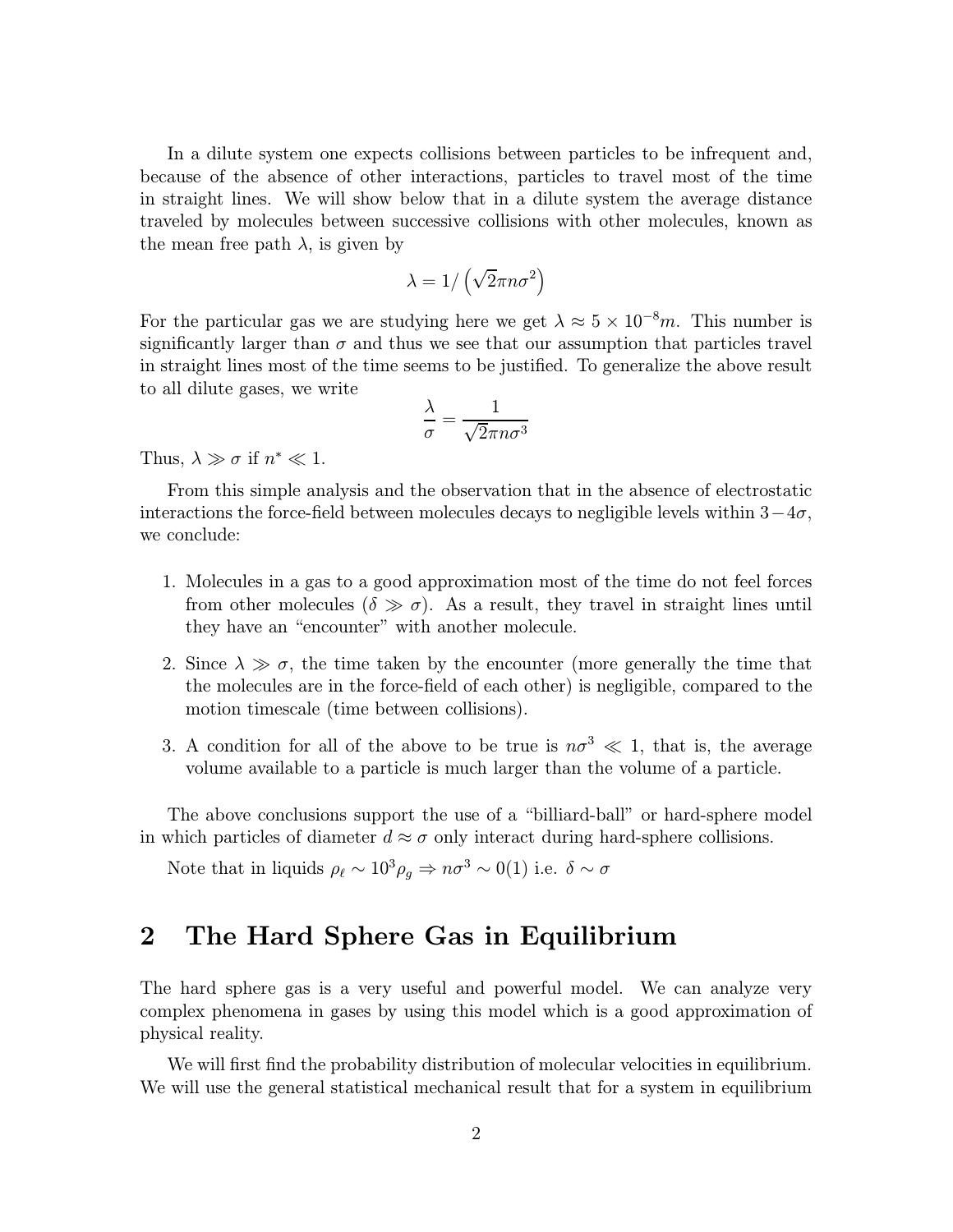at temperature  $T$ , the probability,  $P(S)$ , of a particular state  $S$  of the system is proportional to

$$
P(S) \propto \exp\{-E(S)/(kT)\}\
$$

where  $E(S)$  is the energy of the system in state S and  $k = 1.38 \times 10^{-23} J/K$  is Boltzmann's constant. For our N-molecule billiard-ball model,

$$
E = \sum_{i=1}^{N} \frac{1}{2} m U_i^2
$$

where

$$
U^2 = |\vec{U}|^2 = U_x^2 + U_y^2 + U_z^2.
$$

We immediately see that the lack of interaction between molecules manifests itself in the independence of the probability distribution functions of the N molecules i.e.

$$
P\left(\vec{U}_1, \vec{U}_2, \dots, \vec{U}_N\right) = C \exp\left\{-\frac{m\left(U_1^2 + U_2^2 + U_3^2 + \dots + U_N^2\right)}{2kT}\right\} =
$$
  
=  $P\left(\vec{U}_1\right) \cdot P\left(\vec{U}_2\right) \cdot P\left(\vec{U}_3\right) \dots P\left(\vec{U}_N\right)$ 

where C is a normalization constant.

This property allows us to define and use the single-molecule distribution function

$$
f\left(\vec{U}\right) = A \ e^{-\frac{mU^2}{2kT}}
$$

where

$$
A = \left(\frac{m}{2\pi kT}\right)^{3/2}
$$

is the appropriate normalization such that

$$
\int_{\text{All}\,\vec{U}}f(\vec{U})\,d\vec{U} = \int_{-\infty}^{\infty}\int_{-\infty}^{\infty}\int_{-\infty}^{\infty}f(\vec{U})\,dU_x\,dU_y\,dU_z = 1.
$$

This is the famous Maxwell-Boltzmann distribution of velocities (in equilibrium). Note that since the distribution is isotropic the angular parts can be integrated to obtain the probability distribution of molecular *speeds*  $(U = |U|)$  which is given by

$$
\hat{f}(U)dU = 4\pi \left(\frac{m}{2\pi kT}\right)^{3/2}U^2 e^{-\frac{mU^2}{2kT}}dU.
$$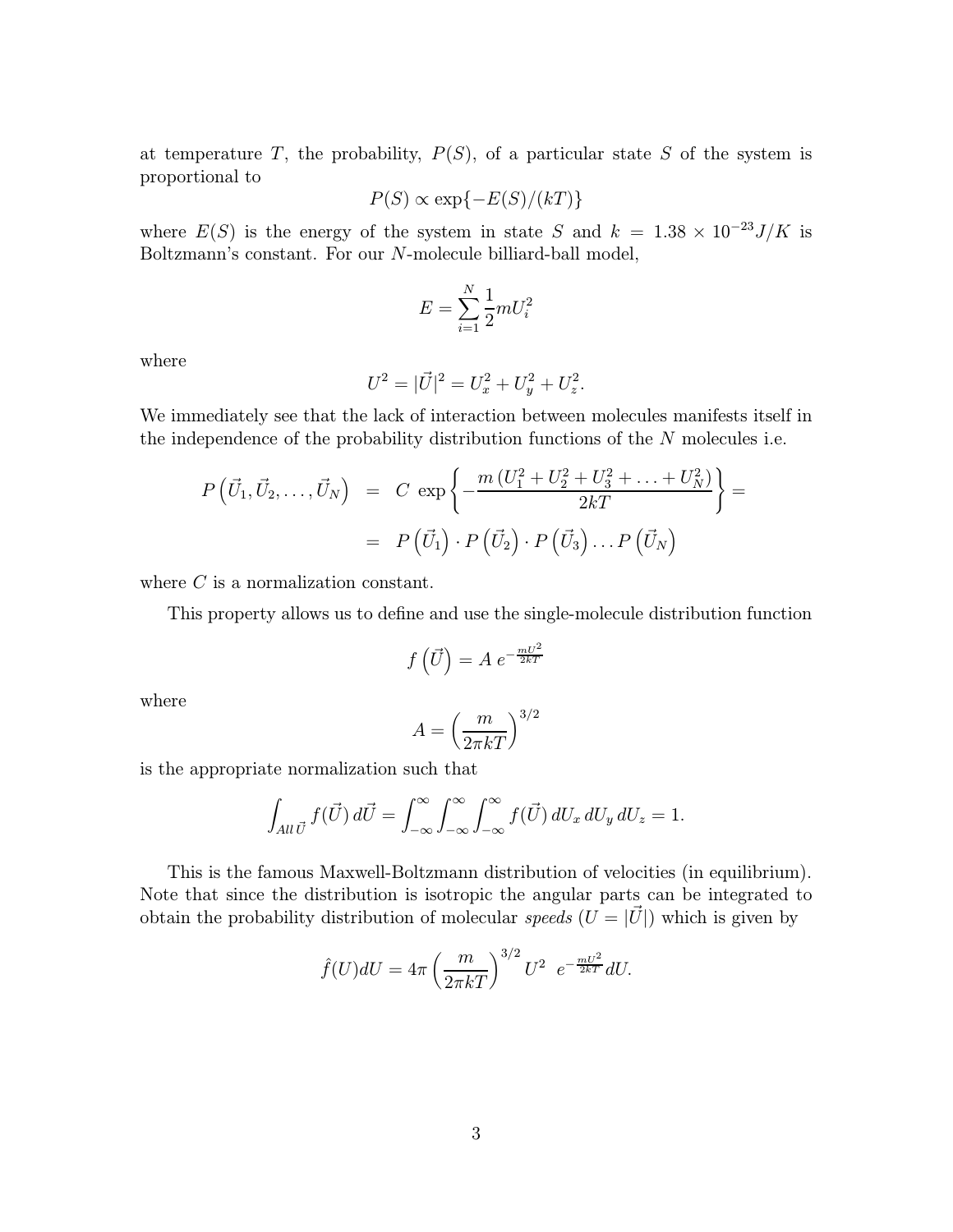#### 2.1 Pressure in a dilute gas

As a simple example of the usefulness of  $f$ , consider the pressure in a dilute gas. The pressure is the force per unit area exerted on a surface (real or imaginary) in contact with the gas. Let us assume, without loss of generality, that the normal to the surface coincides with the x-direction. We will consider particles striking the surface moving from left to right  $(U_x > 0)$ . The number of such particles of velocity  $U_x$  that will collide with this surface in time  $\Delta t$ , is equal to the number of particles in a volume  $AU_x\Delta t$  where A is the area of the surface. Since the particles are uniformly distributed in space, this number can be written as  $n f A U_x \Delta t$ . To find the total momentum exchange per unit time we need to consider the change of momentum  $(-2mU_x)$  upon impact and integrate over all velocity classes i.e.,

$$
\frac{1}{\Delta t} \int_0^\infty \int_{-\infty}^\infty \int_{-\infty}^\infty -2mU_x U_x n f A \Delta t dU_x dU_y dU_z
$$

where the integration in  $U_x$  goes from 0 to  $\infty$  because we are only integrating over particles traveling from left to right  $(U_x > 0)$ . The pressure is given by the negative of this quantity (force by particles on wall is equal and opposite to force of wall on particles) divided by the surface area, i.e.

$$
P = \frac{1}{A\Delta t} \int_0^\infty \int_{-\infty}^\infty \int_{-\infty}^\infty 2mU_x U_x n f A \Delta t dU_x dU_y dU_z = nkT
$$

We have obtained the ideal gas law.

In the above calculation we have used the following: If

$$
I_n = \int_0^\infty x^n e^{-\alpha x^2} dx
$$

then

$$
I_0 = \frac{1}{2} \left( \frac{\pi}{\alpha} \right)^{1/2}, \ \ I_1 = \frac{1}{2\alpha}, \ \ I_2 = \frac{1}{4} \left( \frac{\pi}{\alpha^3} \right)^{1/2}
$$

Note that in the above discussion we assumed that the molecules are specularly reflected at the wall, that is, the velocity of the particle in the direction normal to the wall is simply reversed by the collision with the wall. This is possible because in equilibrium this model is equivalent to a diffuse reflection model where molecules are re-emitted from the surface with a new velocity drawn from the wall distribution. This is because, for the gas and the wall to be in equilibrium, to a good approximation, the wall distribution  $f_w(U)$  is such that the gas perceives an infinite expanse of the same gas behind the wall, i.e.  $f_w(\vec{U}) = f(\vec{U})$ . Writing the pressure as the sum of the momenta imparted by the incoming and emitted particles,

$$
P = \int_0^\infty \int_{-\infty}^\infty \int_{-\infty}^\infty m U_x U_x n f dU_x dU_y dU_z + \int_{-\infty}^0 \int_{-\infty}^\infty \int_{-\infty}^\infty m U_x' U_x' n f_w' dU_x' dU_y' dU_z'
$$
  
= 
$$
\int_0^\infty \int_{-\infty}^\infty \int_{-\infty}^\infty 2m U_x U_x n f dU_x dU_y dU_z = n k T
$$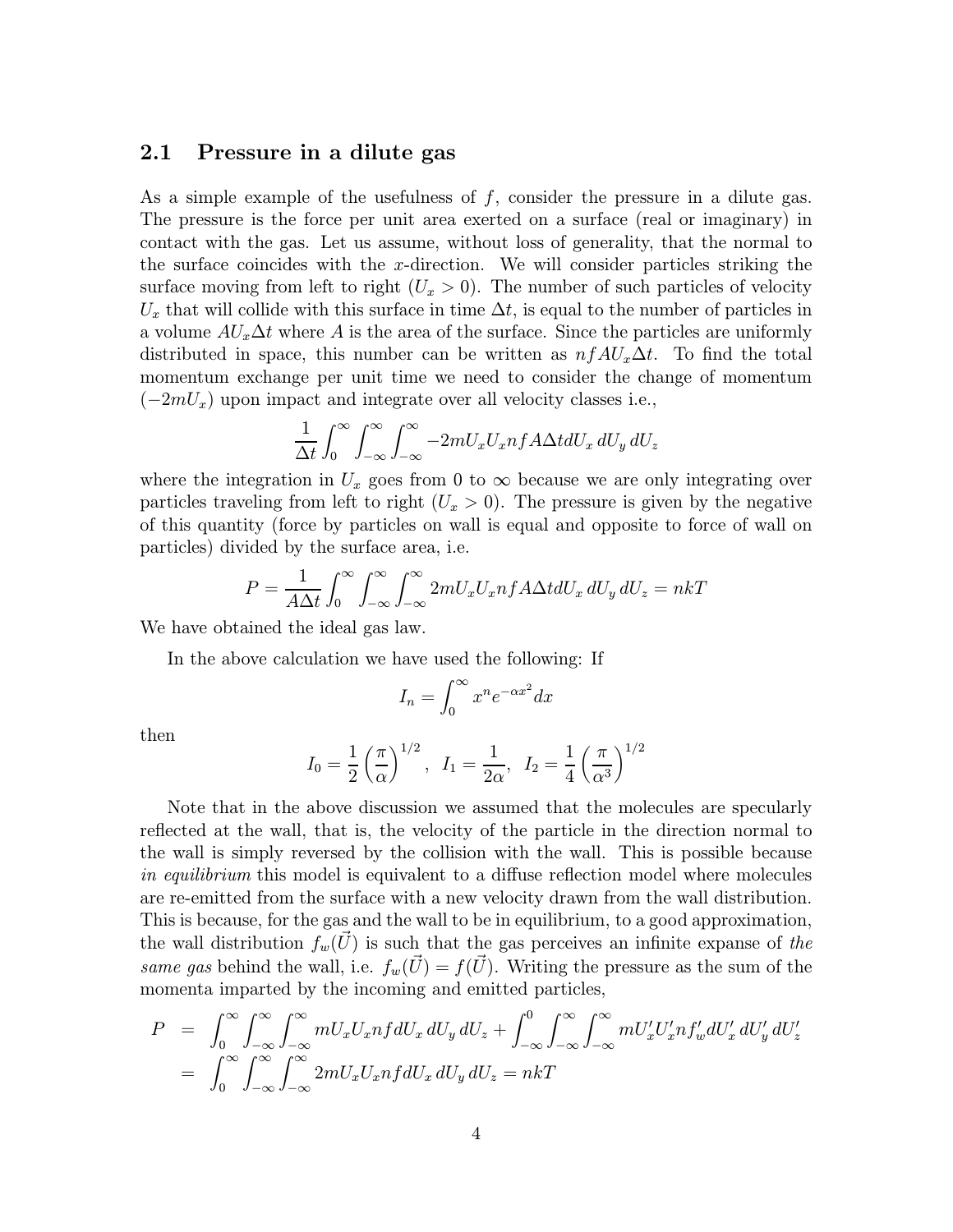# 3 Collision Frequency and Mean Free Path in equilibrium

Clearly one of the most important quantities in understanding the behavior of a gas is the mean free path and the collision frequency or its inverse, the time between collisions. To find these we will look at the motion of one "test" molecule in time  $\Delta t$ . Let us assume that all other particles are stationary, and that, although the moving test particle will be scattered by collisions, its trajectory is still linear. As the test molecule moves, it will experience a collision with any molecule in a tube of radius d. Then the number of collisions experienced is:

$$
N_{coll}=n\pi d^2 \langle U\rangle \Delta t
$$

where  $\langle U \rangle$  is the test molecule velocity. This expression is obviously an approximation to the true number of collisions because the volume covered  $(\pi d^2 \langle U \rangle \Delta t)$  neglects the "elbows" of the true trajectory of the particle. We can account for the fact that all other particles are moving by using the relative velocity between the test molecule and all other molecules by replacing  $\langle U \rangle$  with the average relative velocity between two particles

$$
\langle U_r \rangle = \int_{\text{All } \vec{U}_1} \int_{\text{All } \vec{U}_2} f\left(\vec{U}_1\right) f\left(\vec{U}_2\right) \left| \vec{U}_1 - \vec{U}_2 \right| d\vec{U}_1 d\vec{U}_2
$$

$$
= \frac{4}{\sqrt{\pi}} \sqrt{\frac{kT}{m}}
$$

so the number of collisions per unit time is given by

$$
\frac{N_{coll}}{\Delta t} = n\pi d^2 \langle U_r \rangle
$$

and the mean time between collisions is  $\tau = 1/(n\pi d^2 \langle U_r \rangle)$ . The number of collisions taking place per unit time per unit volume in the gas is

$$
\Gamma = \frac{1}{2}n\frac{1}{\tau} \tag{1}
$$

The average distance traveled between collisions, i.e., the mean free path, is then given by  $\lambda = \langle U \rangle \tau$  where

$$
\langle U \rangle = \int_{\text{All } \vec{U}} f\left(\vec{U}\right) |\vec{U}| d\vec{U} = \int_0^\infty \hat{f}\left(U\right) U dU = \sqrt{\frac{8kT}{\pi m}}
$$

is the average particle speed, and therefore,

$$
\lambda = \frac{1}{\sqrt{2}\pi nd^2}.
$$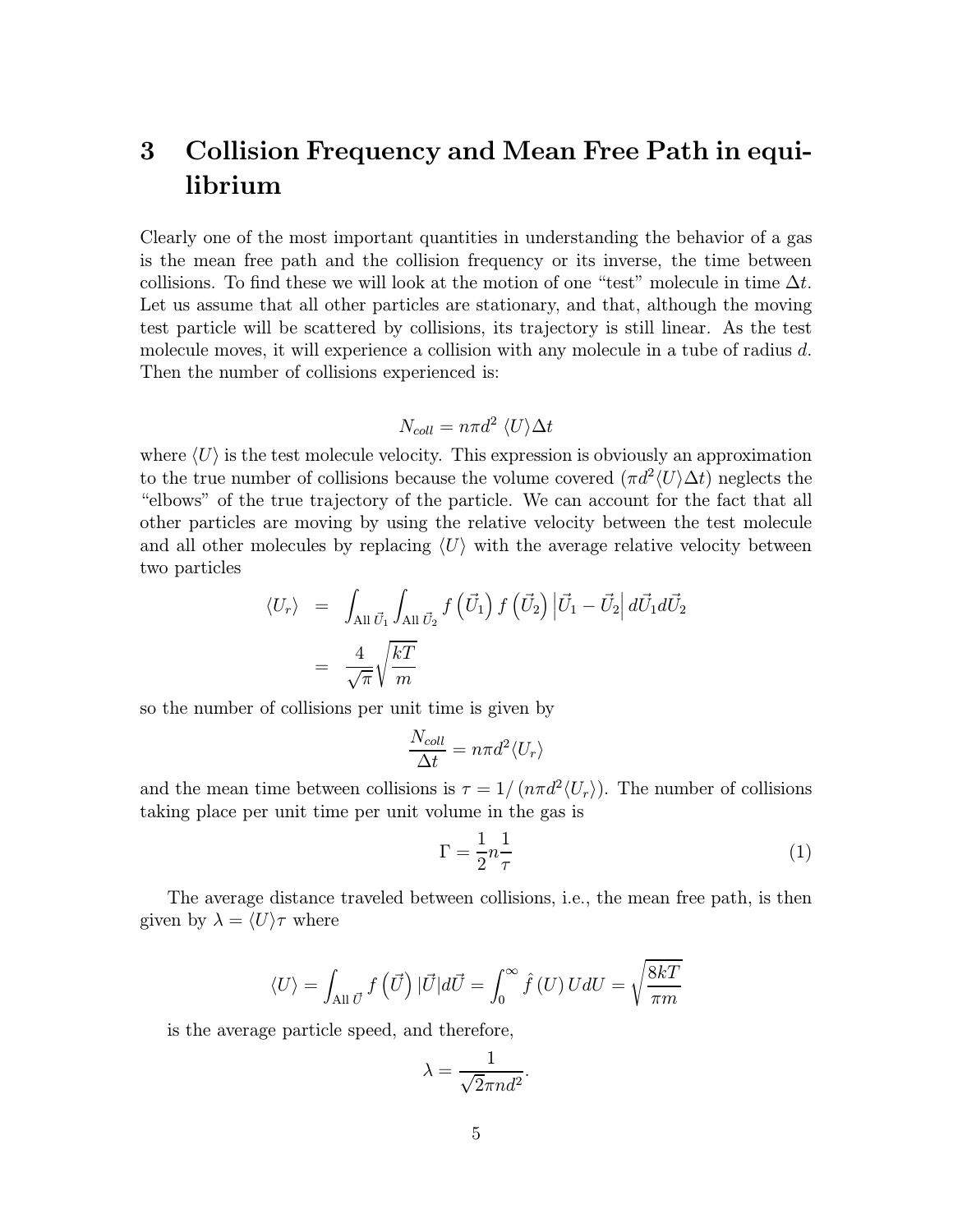### 4 Molecular Simulation of Hard-Sphere Systems

The simulation of "hard" systems is different from the standard methods used in molecular dynamics. There are two main reasons for this. First, hard spheres spend most of their time traveling in straight lines so it is very inefficient (and pointless) to integrate straight-line trajectories

$$
\left(m\frac{d^2\vec{r}}{dt^2}=0\right)
$$

numerically. Second, when a collision occurs it is instantaneous and the force exerted between the spheres is impulsive. The best way to handle the diverging (instantaneously) force is to apply convervation principles relating particle velocities before and after the collision.

For these reasons the approach typically taken, known as hard-sphere molecular dynamics, can be summarized as follows. Let the position and velocity of particle  $i$ at some time (initially) be  $\vec{r}_i$  and  $\vec{v}_i$  respectively.

- 1. Locate the next collsion in the system (found by solving  $|{\vec r}_i-{\vec r}_j +({\vec v}_i-{\vec v}_j) \delta t|=d$ for the shortest  $\delta t$  for all pairs  $(i, j)$  of molecules)
- 2. Move all particles forward (in straight lines) until this collision occurs
- 3. Process the collision for the colliding pair (calculate post-collision velocities)
- 4. Go to 1.

Although this method is significantly faster than "regular" molecular dynamics, it is not as efficient as the method discussed in the next section. Note that the above algorithm is an  $O(N^2)$  algorithm, that is, by doubling the number of particles in the system the work that needs to be done quadrouples. This is because there are  $\frac{1}{2}N^2$ possible collision pairs that need to be checked in step 1 above.

An order N algorithm may be obtained by *only recomputing* future collision times (with all the molecules in the system) for the pair that has just collided. This provides substantial savings, but the method remains inefficient: The most significant disadvantange of the improved method comes from the fact that although each molecule on average will travel freely for time  $\tau$  before it has a collision, collisions happen in the system continuously and the simulation proceeds at a much smaller timestep  $\Delta t \ll \tau$ . An efficient simulation method which addresses this disadvantage is described in the next section.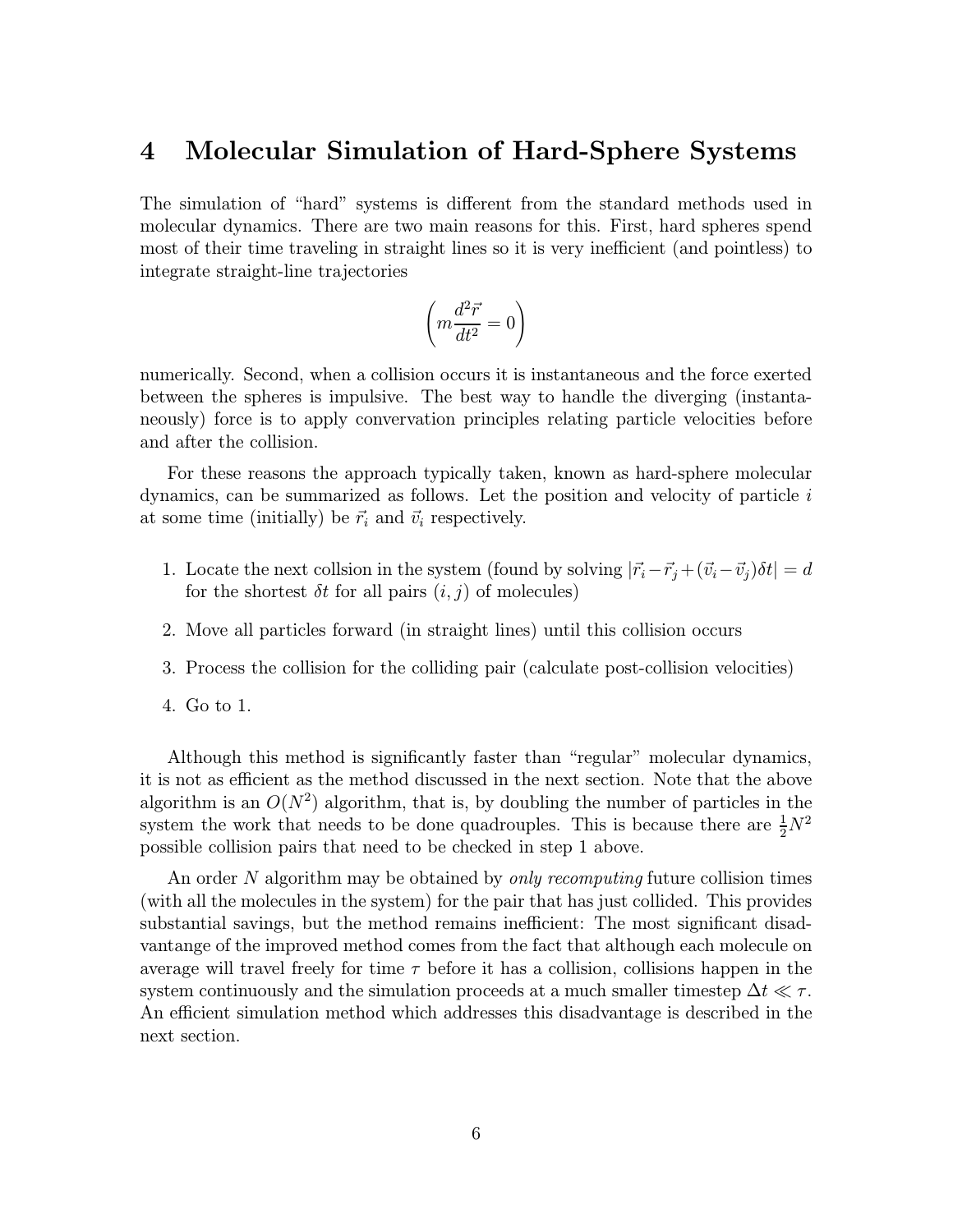### 5 The Direct Simulation Monte Carlo

The Direct Simulation Monte Carlo is an efficient algorithm that uses the fact that although the time between subsequent collisions in the system is small, the time between collisions of the same molecule is  $\tau$ . The main idea behind DSMC is to decouple collisions and particle motion to achieve efficiency.

We expect that if we were to "discretize" particle motion in time (timestep  $\Delta t$ ) and space (cell size  $\Delta x$ ) these would need to be small compared to the characteristic timescales and lengthscales of the gas behavior,  $\tau$  and  $\lambda$  respectively. However, now  $\Delta t$  can be such that  $\Delta t < \tau$  rather than  $\Delta t \ll \tau$  that we had in the hard-sphere molecular dynamics method.

The DSMC algorithm that follows this idea is given below:

- 1. Advance particles from  $\{\vec{r}_i\}$  to  $\{\vec{r}_i + \vec{U}_i \Delta t\}$  ignoring collisions. Here  $\{\}\$  means "set of all."
- 2. Apply boundary conditions (wall, inlet/outlet. . .)
- 3. Sort particles in cells of size  $\Delta x$
- 4. Apply collisions that should have taken place in time  $\Delta t$  in each cell by randomly choosing collision partners from the given cell. This is given by  $\Gamma_{ne}\Delta t$   $V_{cell}$  where  $V_{cell}$  is the volume of the cell and  $\Gamma_{ne}$  is the non-equilibrium collision rate (per unit volume and time). [An implementation of the collision routine without explicitly calculating  $\Gamma_{ne}$  can be found in the book by Bird given below.
- 5. Repeat

The stochastic nature of the collision process (collision pairs are chosen randomly) makes this an  $O(N)$  algorithm. Additionally particles in the system may be interpreted as computational particles, each representing a large number  $(N_{effective})$  of real particles. This reduces the computational cost significantly.

This simple algorithm has beeen shown to capture gaseous hydrodynamics with great reliability and accuracy. For examples see Bird, "Molecular Gas Dynamics and the Direct Simulation of Gas Flows," (1994). Simple DSMC codes can be downloaded from http://www.algarcia.org/nummeth/Programs2E.html. A visual DSMC program can be downloaded from www.gab.com.au.

Of particular importance to the accuracy of this method is the use of small timestep  $\Delta t$  and cell size  $\Delta x$ . The effect of the time step is obvious: the longer particles move without collsions the higher the probability of reaching places that they would normally not have reached because of the scattering effect of the collisions. The effect of the cell size is similar: since collision partners are chosen from the